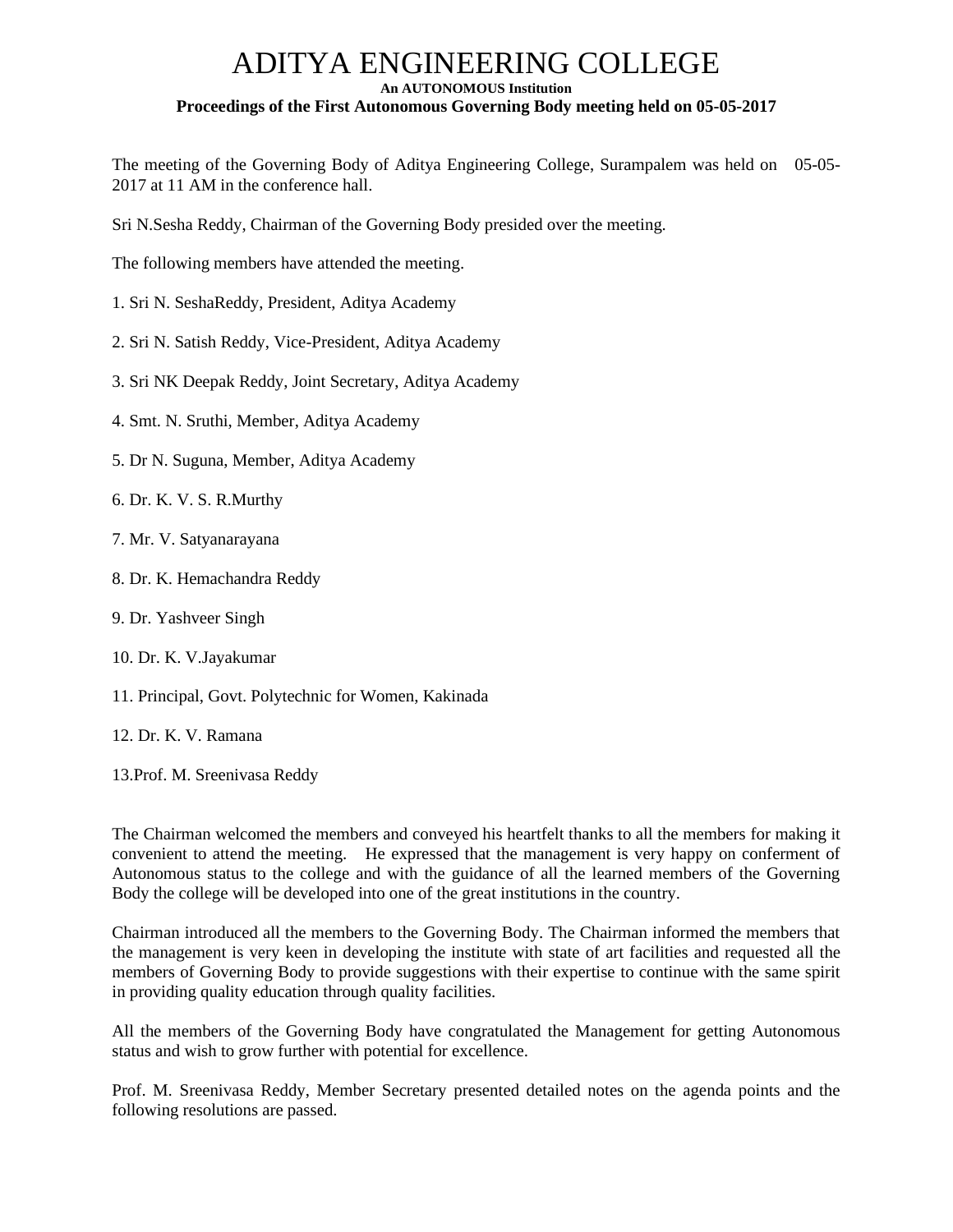# **Resolutions :**

# **Item No.1 : Welcome address by Chairman**

# **Resolution No.AEC/Autonomous/GB-1/Res/1**

Chairman Sri N. Sesha Reddy has extended his welcome to all the members

# **Item No.2 : Review of resolutions made in previous Governing Body Meeting**

### **Resolution No.AEC/Autonomous/GB-1/Res/2**

The members have gone through the minutes of the previous Governing Body meeting and unanimously approved the same.

# **Item No.3 : To constitute Academic Council for the College**

# **Resolution No.AEC/Autonomous/GB-1/Res/3**

The following four Academic Council members were nominated by the Governing Body.

Members list of College Academic Council has been circulated to all the members and it is approved unanimously.

| S.No | <b>Name</b>         | Qualifi-<br>cation | <b>Current Position</b>                                                             | <b>Position in the</b><br>Academic<br>Council |
|------|---------------------|--------------------|-------------------------------------------------------------------------------------|-----------------------------------------------|
| 1    | Dr.S.Rama Reddy     | M.E.<br>Ph.D.,     | Dean-Research<br>Jerusalem college of Engineering, Pallikaranai,<br>Chennai         | Member                                        |
| 2    | Dr.N.C.Shivaprakash | M.Sc.,<br>Ph.D.,   | Professor, Department of Instrumentation<br>Indian Institute of Science, Bangalore  | Member                                        |
| 3    | Dr.Shaik Suleman    | M.A.<br>Ph.D       | DGM & HoD (Placement & Secondment),<br>EdCIL (India) Ltd., Noida,                   | Member                                        |
| 4    | Dr.Ram K. Sharma    | M.Sc.,<br>Ph.D.,   | Associate Dean, UG studies and student<br>welfare, Shiv Nadar University, Noida, UP | Member                                        |

#### **Item No.4 : To nominate members for Finance Committee**

#### **Resolution No.AEC/Autonomous/GB-1/Res/4**

The following member of Finance Committee was nominated by the Governing Body.

| S.No | Name                      | Oualification           | <b>Current Position</b>              | <b>Position in the</b><br><b>Academic Council</b> |
|------|---------------------------|-------------------------|--------------------------------------|---------------------------------------------------|
|      | Mr. Sista Srinivasa Sarma | Chartered<br>Accountant | Auditor<br>Sista & Co.<br>Amalapuram | Member                                            |

Members list of the College Finance Committee has been circulated to all the members and it is approved unanimously.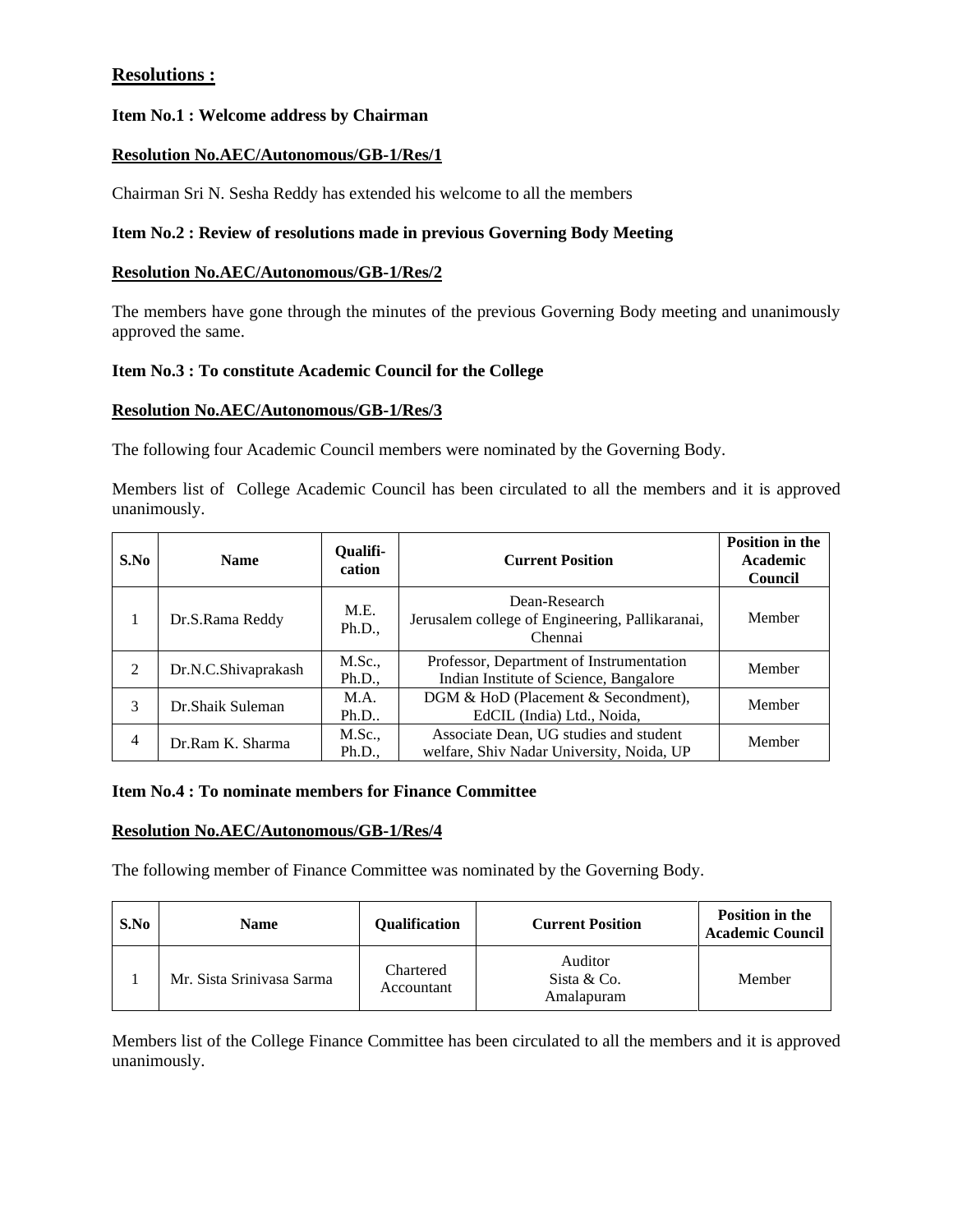# **Item No.5.1 : Details of the sanctioned strength, admitted candidates, new branches/specializations, closure of branches/specializations for the academic year 2017-18.**

# **Resolution No.AEC/Autonomous/GB-1/Res/5.1**

Details of sanctioned strength and admissions of the institution for the last 3 academic years (convener, Management, Foreign National and Lateral Entry) were presented before the Governing Body by the Member Secretary. The same statistics were appreciated by the Members and approved.

**Item No.5.2 :** Attendance particulars of the students in the last semester-shortage, condonation and detention.

# **Resolution No.AEC/Autonomous/GB-1/Res/5.2**

Details of attendance particulars of the students in the academic year 2016-17 (attendance shortage, condonation paid and detention) were presented before the Governing Body by the Member Secretary. 198 students had shortage in attendance i.e. below 75%. 106 students were promoted as per the norms of JNTUK on medical grounds by paying condonation and 94 students were detained due to below 65% of attendance. The same statistics were noted by the Members and approved.

**Item No.5.3 :** Details of readmitted candidates for Academic year 2016-17

# **Resolution No.AEC/Autonomous/GB-1/Res/5.3**

Details of readmitted students in the academic year 2016-17 in various courses were presented before the Governing Body by the Member Secretary. Total 16 students were readmitted in various branches. The measures taken by the institution for creating awareness in parents and students for readmission of the students is appreciated by the members. The same statistics were noted by the Members and approved.

**Item No.5.4 :** Malpractice cases in examinations conducted during the academic year 2016-17

# **Resolution No.AEC/Autonomous/GB-1/Res/5.4**

Malpractice cases were NIL recorded during the academic year 2016-17. The same was appreciated by the members and approved.

**Item No.5.5 :** Details of the scribe permitted during the academic year 2016-17

# **Resolution No.AEC/Autonomous/GB-1/Res/5.5**

Scribe permitted during the examinations was NIL recorded during the academic year 2016-17. The same was approved by the members.

**Item No.5.6 :** Analysis and statistical evaluation of the result of the academic year 2015-16 and rectification measures to improve the performance.

# **Resolution No.AEC/Autonomous/GB-1/Res/5.6**

Analysis and statistical evaluation of the result for the academic year 2015-16 was presented by the Member Secretary before the members. The institutional pass percentage (2016 passed outs) is above 75% in all UG and PG courses. In some branches it was recorded as 100%. The same was appreciated by the members and advised to improve further performance by implementing the rectification measures. The same was approved by the members.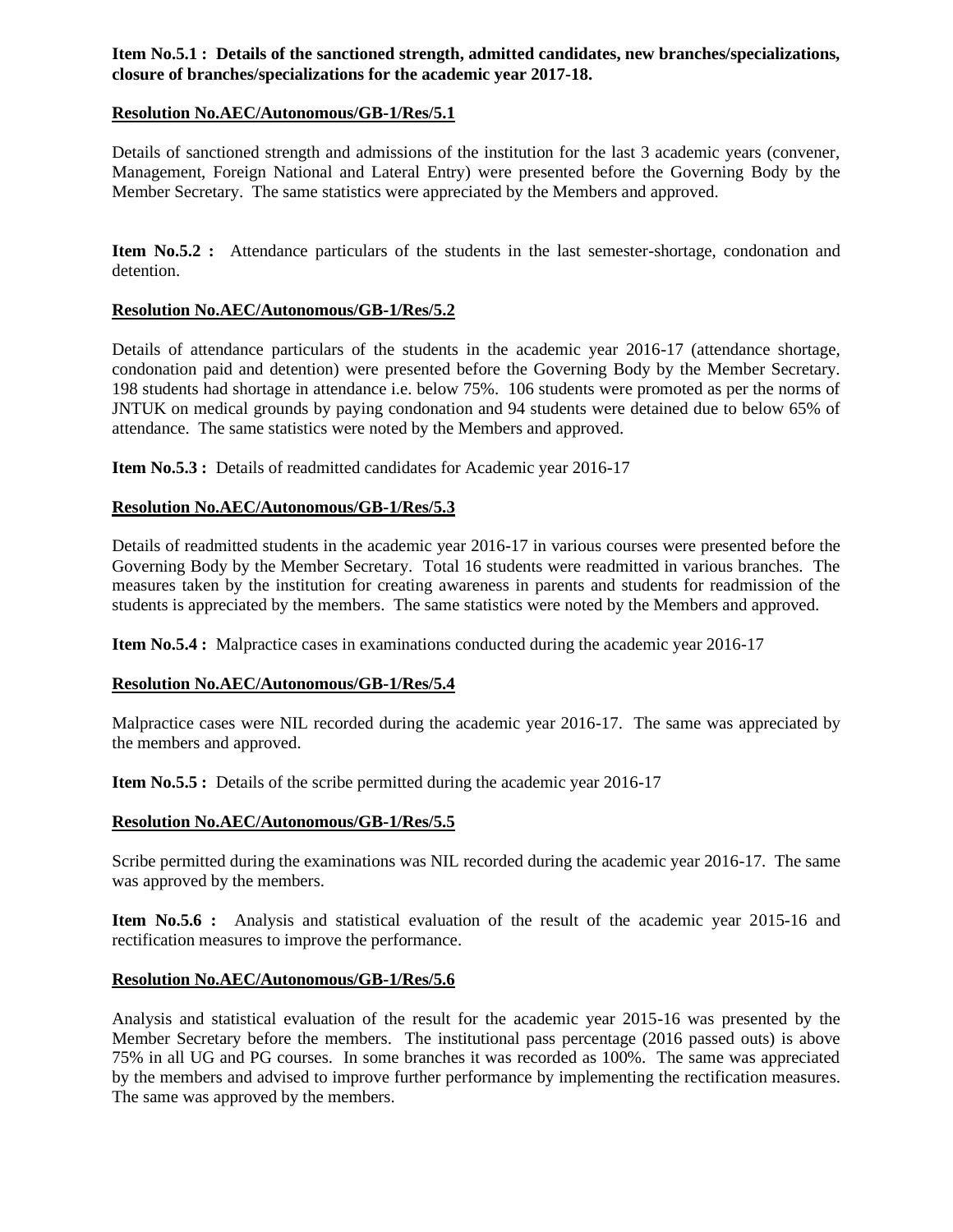**Item No.5.7 :** Details of deficiencies pointed out by the university and compliance reports submitted to the University.

# **Resolution No.AEC/Autonomous/GB-1/Res/5.7**

Details of deficiencies pointed out by the university and compliance reports submitted to the University is recorded as NIL. It was appreciated by the members and approved.

**Item No.5.8 :** Details of the payments made to the university in the form of difference fees.

# **Resolution No.AEC/Autonomous/GB-1/Res/5.8**

Details of the payments made to the university under different heads up to the academic year 2017-18 was presented to the members by the Member Secretary. As per the information provided, it was noticed that as per the instructions of the affiliating university, the institution has cleared all the dues up to the academic year 2017-18. The same was appreciated by the members and approved.

**Item No.5.9 :** Details of the placement trace record of the outgoing students and efforts to improve in academic year 2016-17.

# **Resolution No.AEC/Autonomous/GB-1/Res/5.9**

Details of the placement trace record of the outgoing students and efforts to improve in academic year 2016-17 were presented by the Member Secretary before the members. As per the information provided by the member secretary it was noted that total students eligible for placements are 676, number of students got placed is 329. The % of placements is 48.7. Number of companies visited campus is 59, highest package offered by the companies is 7.00 lakhs per annum and the average package offered by the companies is 2.5 lakhs per annum. The institutional performance in placements is appreciated by the members.

Further, the efforts of the institution to further improvement of the placements through Adity's Campus Recruitment Training, Co-Cubes assessment, T-shaped engineering program etc. were appreciated by the members and approved.

Dr.K.Hema Chandra Reddy, Professor, JNTUA, Ananthapur has advised to improve the placements in Civil Engineering by approaching local construction companies.

**Item No.5.10 :** Details of the Grievances, redressal, anti ragging cases and information about the action taken by the college administration to prevent in future.

# **Resolution No.AEC/Autonomous/GB-1/Res/5.10**

Details of the Grievances, redressal, anti ragging cases and information about the action taken by the college administration to prevent in future is recorded as NIL. The same was appreciated by the members and approved.

**Item No.5.11 :** Details of the cases received under Right to Information Act and information Communicated to respective agencies.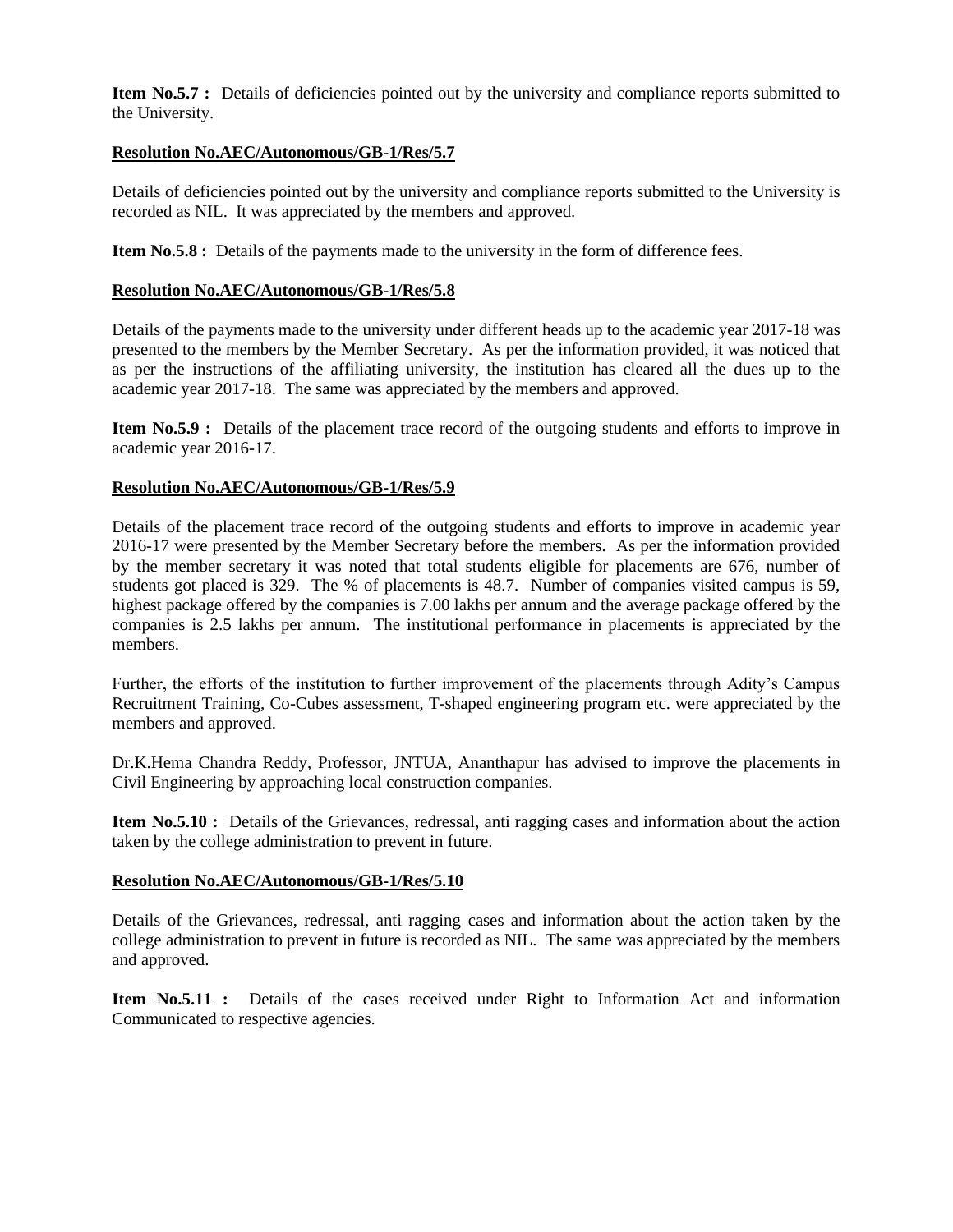# **Resolution No.AEC/Autonomous/GB-1/Res/5.11**

Details of the cases received under Right to Information Act and information Communicated to respective agencies is recorded as NIL. The same was approved by the members.

**Item No.5.12 :** Details of the faculty Ratified during previous academic year and future plan for next level ratification.

# **Resolution No.AEC/Autonomous/GB-1/Res/5.12**

List of faculty Ratified by the affiliating university was presented to the members by the member secretary. It was noted that at present the institution is having 52% of faculty ratified.

Dr. K. Hema Chandra Reddy, Professor, JNTUA, Ananthapur has advised to enhance the percentage of faculty ratification as now the institution has been conferred Autonomy status.

Member secretary informed that the institution is going to faculty ratification as per the schedule given by the JNTUK.

The same was approved by the members.

**Item No.5.13 :** Details of the Income and Expenditure statements for the assessment year 2016-17 of the affiliated college.

#### **Resolution No.AEC/Autonomous/GB-1/Res/5.13**

Details of the income and expenditure details for the assessment year 2016-17 was presented by the member secretary. The members have appreciated the expenditure incurred on library. The same was approved by the members.

**Item No.5.14 :** Preparation for NBA accreditation and nature of help required from University.

# **Resolution No.AEC/Autonomous/GB-1/Res/5.14**

The member secretary informed the members that the institution is planning to go for NBA accreditation in the year 2017-18 for six branches.

Dr. K. Hema Chandra Reddy, Professor, JNTUA, Ananthapur has advised to go for NBA accreditation at the earliest possible as it is very essential for the institution.

The same was approved by the members.

**Item No.5.15.1 :** Activities from Departments

#### **Resolution No.AEC/Autonomous/GB-1/Res/5.15.1**

The member secretary presented the list of Guest Lectures, Technical Symposiums, Industrial visits etc. conducted by the departments.

Dr. K. Hema Chandra Reddy, Professor, JNTUA, Ananthapur has advised to conduct guest lectures by the industry related persons to enhance the technical/practical knowledge in the students.

The members have appreciated the same and approved.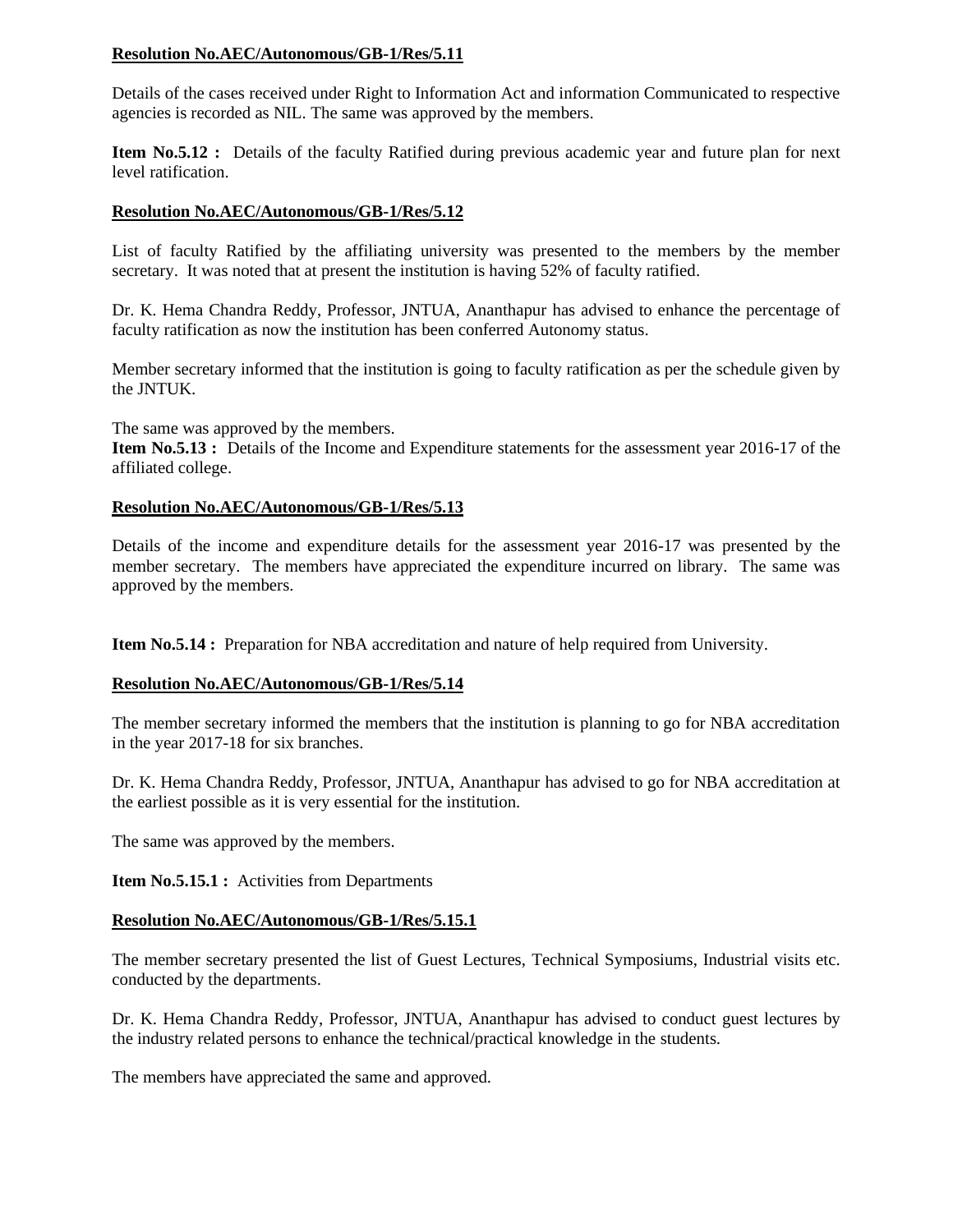# **Item No.5.15.2 :** Activities of R&D Cell

# **Resolution No.AEC/Autonomous/GB-1/Res/5.15.2**

The member secretary presented the institutional R&D cell activities and informed the members that five faculty members were awarded Doctorates in the Academic year 2016-17 and another three more faculty have submitted Ph. D. thesis and waiting for reports. Eight more faculty members are in the documentation level of Ph. D. Thesis. The member secretary further informed that the facilities and incentives offered to the research scholars by the management.

The members have appreciated the same and approved.

**Item No.5.15.3 :** Library Details

#### **Resolution No.AEC/Autonomous/GB-1/Res/5.15.3**

The member secretary presented the library details and expenditure incurred on library for the academic year 2016-17.

The same was approved by the members of Governing Body.

**Item No.5.15.4 : NCC and NSS activities** 

#### **Resolution No.AEC/Autonomous/GB-1/Res/5.15.4**

The member secretary presented the institutional activities on NSS on various occasions. Total 17 activities were conducted by the NSS during the academic year 2016-17.

Member Secretary announced that Aditya Engineering College is proposed to adopt Anuru Village which is very nearer to the college to create awareness in the people of village on various useful programs and projects, especially on agricultural by the students of the institution.

It was appreciated and approved by the members.

**Item No.5.15.5 :** Paper publications by faculty

#### **Resolution No.AEC/Autonomous/GB-1/Res/5.15.5**

The member secretary presented the details of paper publications by the faculty. Total 125 research papers (National Conferences – 19, International conferences – 45 and International Journals – 61) have been contributed by the faculty during 2016-17.

The same was recorded and approved by the members.

**Item No.5.15.6 :** Workshops/Training Programmes attended by Faculty.

#### **Resolution No.AEC/Autonomous/GB-1/Res/5.15.6**

The member secretary presented the workshops/training programmes attended by the faculty during the academic year 2016-17 is 110.

The same was appreciated and approved by the members.

**Item No.5.15.7 :** Seminars/Workshops/training programmes organized by Depts. in 2016-17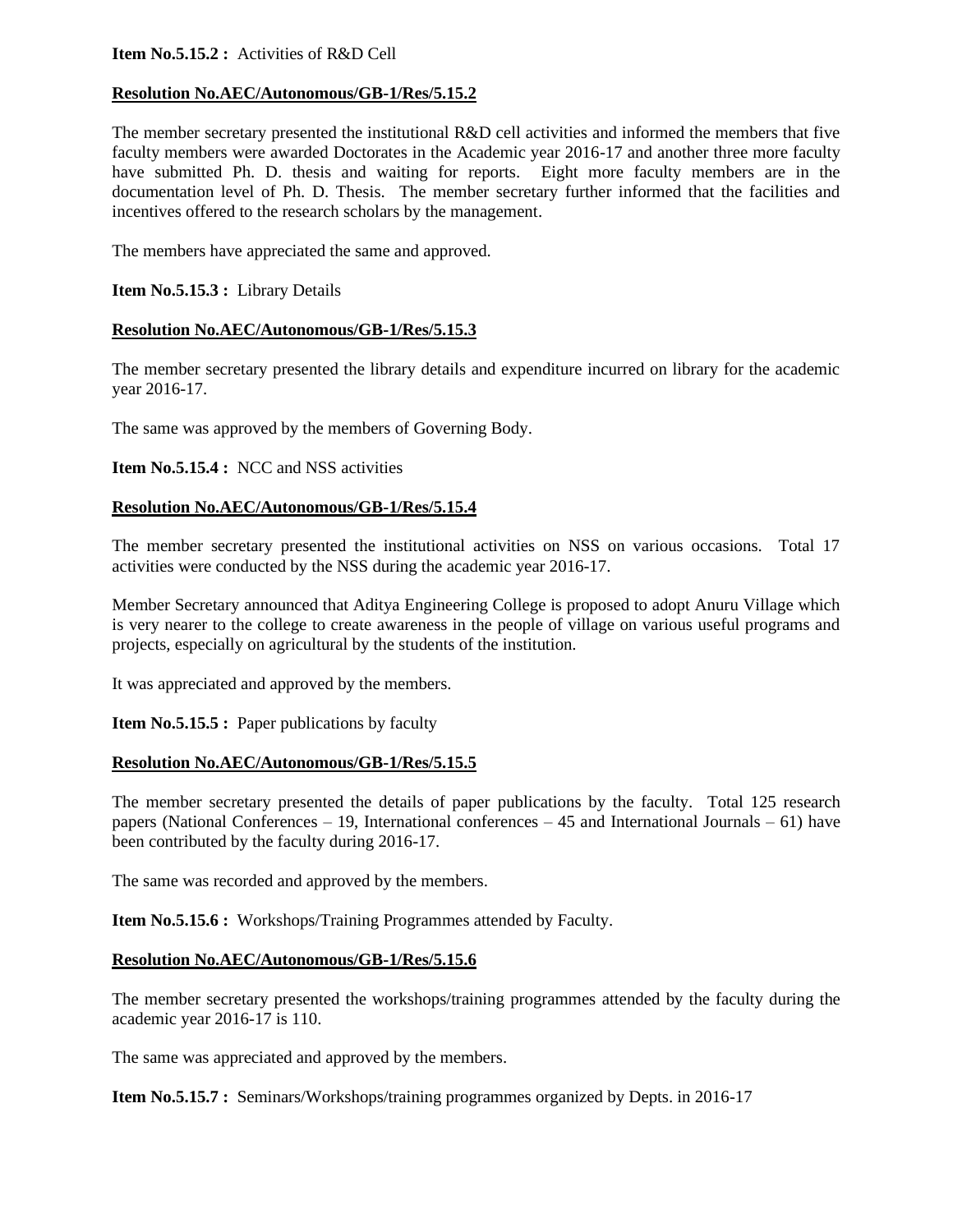# **Resolution No.AEC/Autonomous/GB-1/Res/5.15.7**

The member secretary presented the Seminars/Workshops/training programmes organized by Depts. in 2016-17 is 32.

The same was appreciated and approved by the members.

# **Item No.5.15.8 : Details of Research Scholars**

# **Resolution No.AEC/Autonomous/GB-1/Res/5.15.8**

The member secretary presented the details of Research Scholars of the institution. He further informed that at present total 48 faculty members are pursuing Ph. D. in the institution.

The same was appreciated and approved by the members.

**Item No.5.15.9 :** Details of sponsored research/Projects/Consultancy activities

# **Resolution No.AEC/Autonomous/GB-1/Res/5.15.9**

The member secretary presented the details of sponsored research/Projects/Consultancy activities of the institution. He further informed that only civil engineering department is conducting these activities and the institution is expanding this in the coming academic year 2017-18.

The members have unanimously stated that it should be improved and advised to consult various construction, manufacturing, IT companies to improve the same.

The same was approved by the members.

**Item No.5.15.10 :** Awards and Prizes received by faculty and staff

# **Resolution No.AEC/Autonomous/GB-1/Res/5.15.10**

The member secretary presented the details of awards and prizes received by faculty and staff during the academic year 2016-17.

The same was appreciated and approved by the members.

**Item No.5.15.11 :** Performance of students in games and sports an extra/co-curricular

# **Resolution No.AEC/Autonomous/GB-1/Res/5.15.11**

The member secretary presented the details of Performance of students in games and sports an extra/cocurricular during the academic year 2016-17. He further informed that 44 students have got  $1^{st}$ ,  $2^{nd}$  and 3<sup>rd</sup> prizes in various games and sports and four students from the institution have represented the University for various games/sports.

The same was appreciated and approved by the members.

**Item No.5.15.12 :** Major Equipment procured during the academic year 2016-17